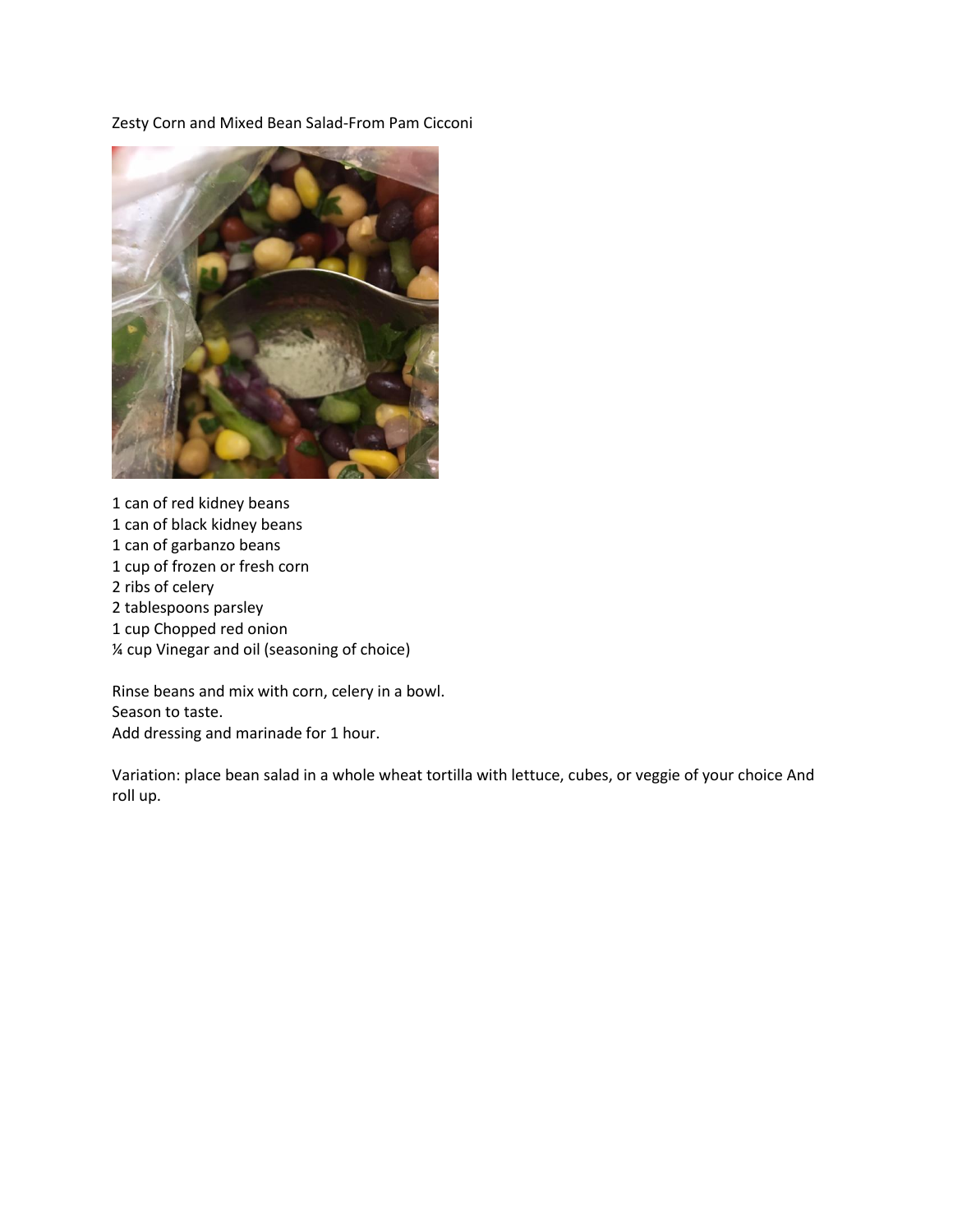| <b>Nutrition Facts</b>                                                                                                                                              |                |
|---------------------------------------------------------------------------------------------------------------------------------------------------------------------|----------------|
| servings per container<br>Serving size                                                                                                                              | (199g)         |
| Amount per serving<br>Calories                                                                                                                                      | 230            |
|                                                                                                                                                                     | % Daily Value* |
| Total Fat 8g                                                                                                                                                        | 10%            |
| Saturated Fat 1g                                                                                                                                                    | 5%             |
| Trans Fat 0g                                                                                                                                                        |                |
| Cholesterol 0mg                                                                                                                                                     | 0%             |
| Sodium 340mg                                                                                                                                                        | 15%            |
| Total Carbohydrate 31g                                                                                                                                              | 11%            |
| Dietary Fiber 5g                                                                                                                                                    | 18%            |
| Total Sugars 4g                                                                                                                                                     |                |
| Includes 0g Added Sugars                                                                                                                                            | <b>0%</b>      |
| Protein 10g                                                                                                                                                         |                |
|                                                                                                                                                                     | 0%             |
| Vitamin D 0mcg                                                                                                                                                      | 6%             |
| Calcium 69mg                                                                                                                                                        |                |
| Iron 2mg                                                                                                                                                            | 10%            |
| Potassium 340mg                                                                                                                                                     | 8%             |
| *The % Daily Value tells you how much a nutrient in a<br>serving of food contributes to a daily diet. 2,000 calories a<br>day is used for general nutrition advice. |                |

Multi Column: Zesty Corn and Mixed Bean Salad

Multi-Column

Nutrients Per Serving

Basic Components

Gram Weight (g) 198.70

Calories (kcal) 233.01

Calories from Fat (kcal) 69.51

Calories from SatFat (kcal) 10.04

Protein (g) 10.24

- Carbohydrates (g) 31.35
- Total Dietary Fiber (g) 9.53
- Total Soluble Fiber (g) 0
- Dietary Fiber (2016) (g) 5.10
- Soluble Fiber (2016) (g) 0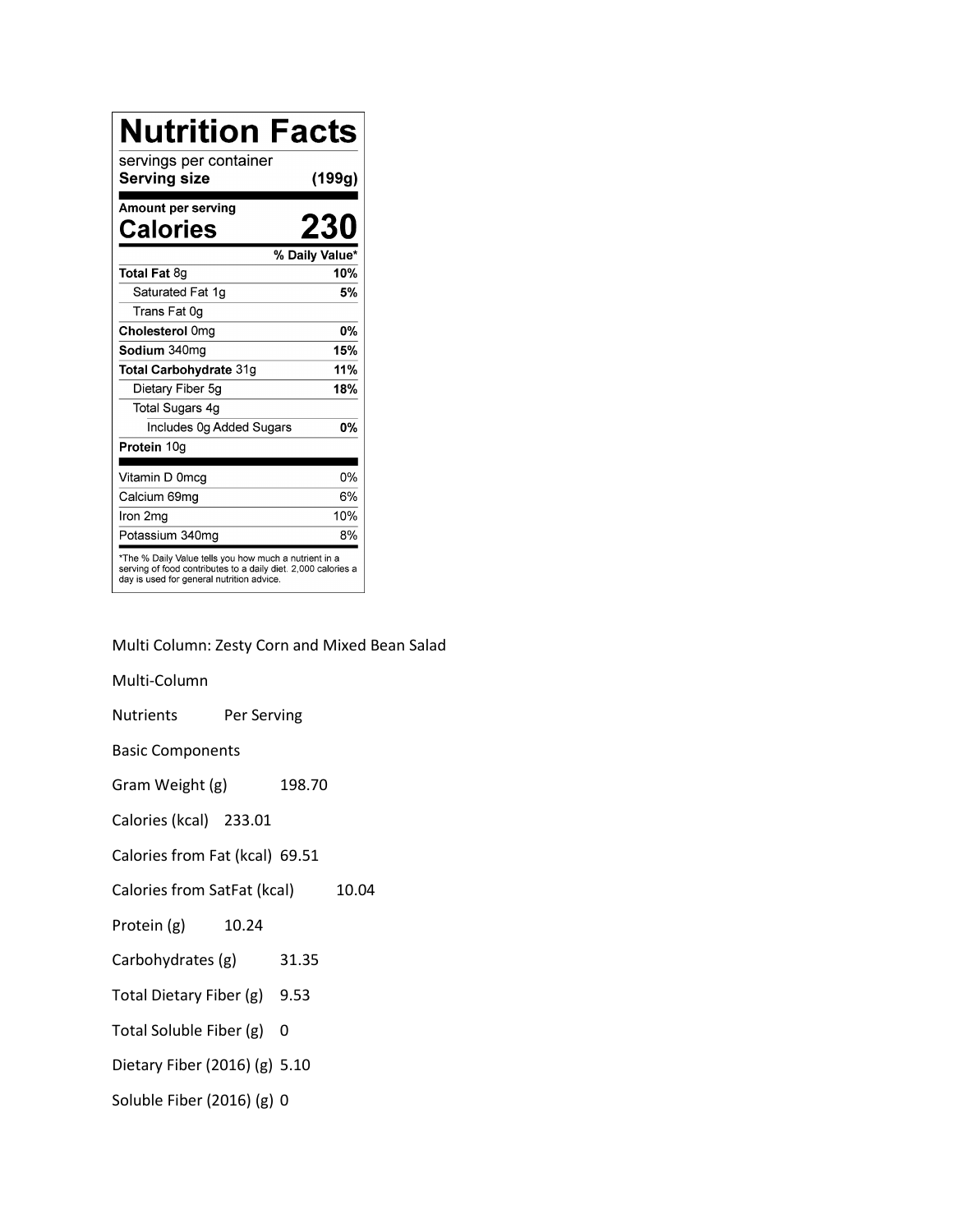| Total Sugars (g) 3.83               |  |        |      |
|-------------------------------------|--|--------|------|
| Added Sugar (g) 0                   |  |        |      |
| Monosaccharides (g) 1.75            |  |        |      |
| Disaccharides (g)                   |  | 0.18   |      |
| Other Carbs (g) 13.55               |  |        |      |
| Fat (g) 8.02                        |  |        |      |
| Saturated Fat (g)                   |  | 1.12   |      |
| Mono Fat (g) 4.75                   |  |        |      |
| Poly Fat (g) 1.50                   |  |        |      |
| Trans Fatty Acid (g)                |  | 0      |      |
| Cholesterol (mg)                    |  | 0      |      |
| Water (g) 146.41                    |  |        |      |
| <b>Vitamins</b>                     |  |        |      |
| Vitamin A - IU (IU)                 |  | 154.84 |      |
| Vitamin A - RAE (mcg) 7.37          |  |        |      |
| Carotenoid RE (mcg) 11.85           |  |        |      |
| Retinol RE (mcg)                    |  | 0      |      |
| Beta-Carotene (mcg) 78.68           |  |        |      |
| Vitamin B1 - Thiamin (mg)           |  |        | 0.17 |
| Vitamin B2 - Riboflavin (mg)        |  | 0.05   |      |
| Vitamin B3 - Niacin (mg)            |  | 0.64   |      |
| Vitamin B3 - Niacin Equiv (mg) 1.08 |  |        |      |
| Vitamin B6 (mg) 0.30                |  |        |      |
| Vitamin B12 (mcg)                   |  | 0      |      |
| Biotin (mcg) 0.63                   |  |        |      |
| Vitamin C (mg) 4.29                 |  |        |      |
| Vitamin D - IU (IU)                 |  | 0      |      |
| Vitamin D - mcg (mcg)               |  | 0      |      |
| Vitamin E - Alpha-Toco (mg)         |  |        | 0.45 |